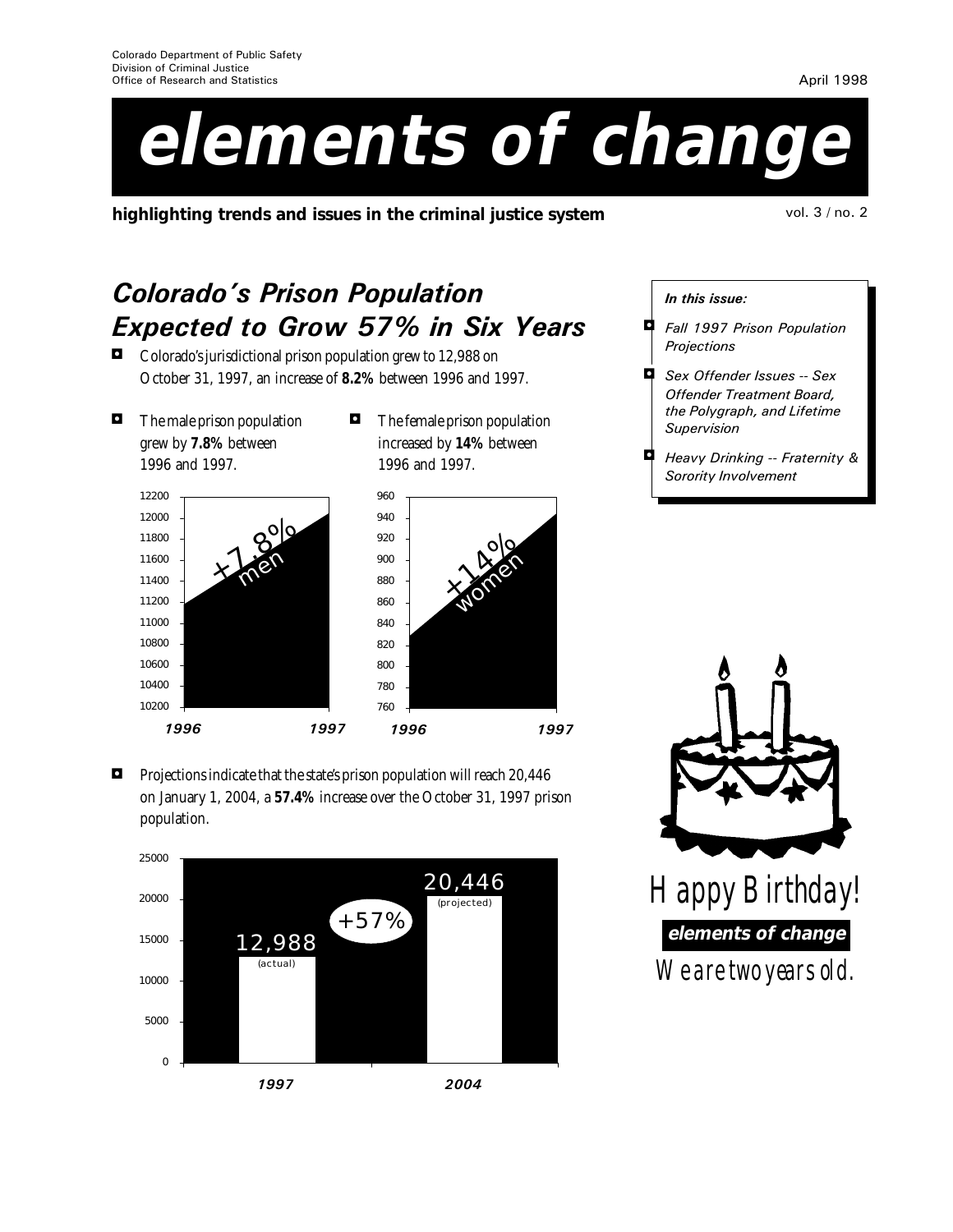## The Division of Criminal Justice Fall 1997 Prison Population Projections

| Date                                                                                                                                                                                                                                                                                                                                                      | Men    | Women  | <b>Total Population</b> |
|-----------------------------------------------------------------------------------------------------------------------------------------------------------------------------------------------------------------------------------------------------------------------------------------------------------------------------------------------------------|--------|--------|-------------------------|
|                                                                                                                                                                                                                                                                                                                                                           |        |        |                         |
| Jan 1998                                                                                                                                                                                                                                                                                                                                                  | 12307  | 957    | 13264                   |
| Jan 1999                                                                                                                                                                                                                                                                                                                                                  | 13438  | 1089   | 14527                   |
| Jan 2000                                                                                                                                                                                                                                                                                                                                                  | 14663  | 1212   | 15875                   |
| Jan 2001                                                                                                                                                                                                                                                                                                                                                  | 15664  | 1333   | 16997                   |
| Jan 2002                                                                                                                                                                                                                                                                                                                                                  | 16651  | 1443   | 18094                   |
| Jan 2003                                                                                                                                                                                                                                                                                                                                                  | 17676  | 1552   | 19228                   |
| Jan 2004                                                                                                                                                                                                                                                                                                                                                  | 18756  | 1690   | 20446                   |
|                                                                                                                                                                                                                                                                                                                                                           |        |        |                         |
| <b>Six Year Growth</b>                                                                                                                                                                                                                                                                                                                                    | $+52%$ | $+76%$ | $+54\%$ <sup>*</sup>    |
|                                                                                                                                                                                                                                                                                                                                                           |        |        |                         |
| Source: Colorado Division of Criminal Justice Fall 1997 Prison and Parole Projections.<br>* Note: Six year prison population growth figure on this page (54%) is calculated between January<br>1998 and January 2004. Six year growth figure on the front page of <i>Elements of Change</i> (57%) is<br>calculated between October 1997 and January 2004. |        |        |                         |

## What Are the Factors Behind the Increase in the Colorado Prison Population?

Most of the growth in the prison population can be attributed to a slight increase in prison commitments during the last two years. During fiscal year 1995-96, admissions to the Department of Corrections increased by 14.9% percent over the previous year. Prior to that, the average increase in the number of offenders admitted to prison was much less.

Included in these admission numbers are those offenders returned for committing a new crime while under parole supervision. Between FY1995-96 and FY1996-97, prison commitments in this category (parolee new crime returns) increased by 67%. The number of offenders returning to prison from parole, for both technical violations and the commission of a new crime, can be expected to continue to grow as the parole population increases because of mandatory parole provisions established in 1993.

At the same time, the proportion of releases from prison, as a percentage of the prison population, have remained steady. Given increased commitments and stabilized releases, the prison system has experienced faster prison population growth than was expected in past projections.



Projected Length of Stay (LOS) For New Admissions to Prison\*

| <i><b>LOS Has Doubled</b></i><br>from 1980 to 1998   |               |  |  |
|------------------------------------------------------|---------------|--|--|
| Year                                                 | Projected LOS |  |  |
| FY 1979-80                                           | 19.9 Months   |  |  |
| FY 1980-81                                           | 22.2          |  |  |
| FY 1981-82                                           | 23.4          |  |  |
| FY 1982-83                                           | 23.4          |  |  |
| FY 1983-84                                           | 25.4          |  |  |
| FY 1984-85                                           | 31.7          |  |  |
| FY 1985-86                                           | 34.7          |  |  |
| FY 1986-87                                           | 43.2          |  |  |
| FY 1987-88                                           | 53.3          |  |  |
| FY 1988-89                                           | 57.0          |  |  |
| FY 1989-90                                           | 42.0          |  |  |
| FY 1990-91                                           | 39.5          |  |  |
| FY 1991-92                                           | 40.7          |  |  |
| FY 1992-93                                           | 37.6          |  |  |
| FY 1993-94                                           | 40.7          |  |  |
| FY 1994-95                                           | 43.1          |  |  |
| FY 1995-96                                           | 40.2          |  |  |
| FY 1996-97                                           | 41.5          |  |  |
| FY 1997-98                                           | 39.6          |  |  |
| <b>Source:</b> Colorado Division of Criminal Justice |               |  |  |

Source: Colorado Division of Criminal Justice Fall 1997 Prison and Parole Projections.

\* Average LOS reflects the amount of time offenders who were admitted during the representative year were expected to serve.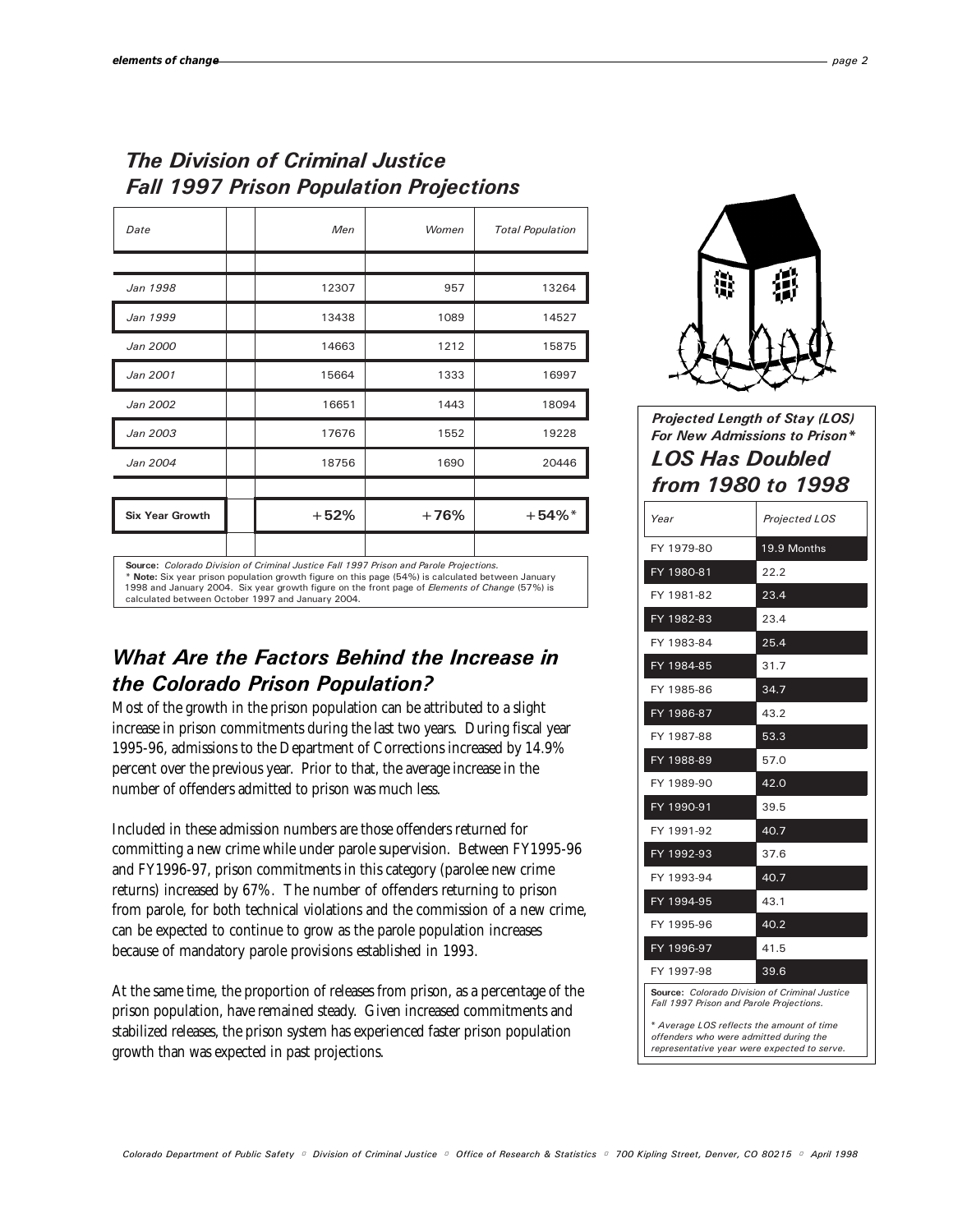## Colorado Prison Population vs. Colorado Adult Population (Yearly % Increase): Colorado Prison Population Growing Faster than General Adult Population



**Source:** Colorado Division of Criminal Justice, Office of Research and Statistics.<br>**Note:** Prison population figures for 1980 through 1984 reflect average daily attendance.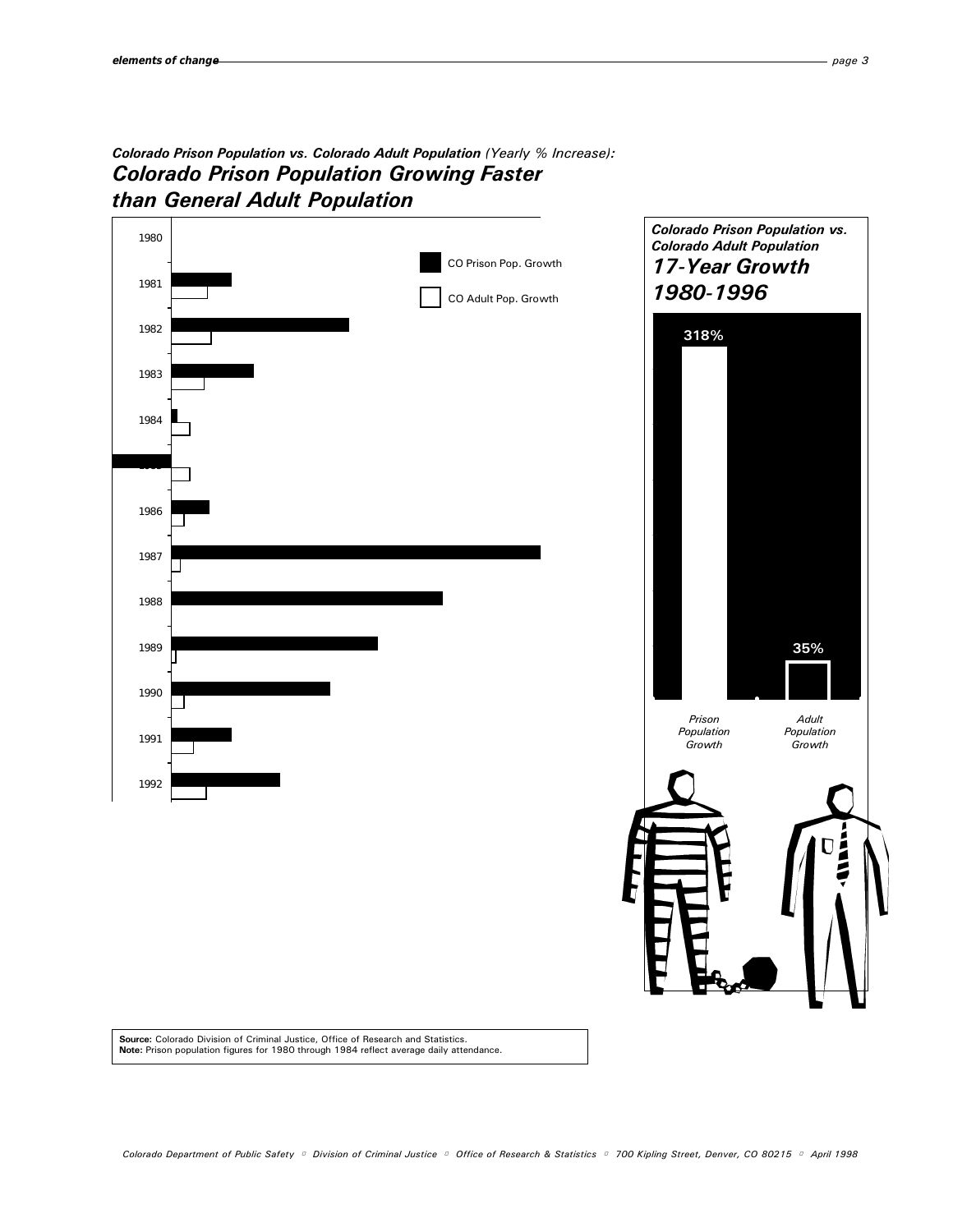| ---<br>-                                             |
|------------------------------------------------------|
| $\overline{\phantom{iiiiiiiiiiiii}}$<br>––<br>-<br>- |
| -<br>--<br>--<br>––<br>--                            |
| ––<br>–<br>---<br>—<br>---<br>––<br>۰.               |
|                                                      |

## Sex Offender Treatment Board Has Approved Final Revisions to the Standards & Guidelines

The Colorado Sex Offender Treatment Board (SOTB) has just approved final revisions to the *Standards and Guidelines for the Assessment, Evaluation, Treatment, and Behavioral Monitoring of Adult Sex Offenders* (hereafter Standards).

The decision to revise the Standards, originally published in January 1996, was based on identifying weaknesses in the existing Standards as a result of the implementation process and the growing body of risk assessment research. The revisions process has included trainings, reviews of the research, extensive discussion with service providers and community members involved in working with sex offenders, and formal public hearings. A partial list of the revisions follows:

- 3 A new **guiding principle**: children who have been sexually abused within their families have rights to safety and protection that supercede family or parental rights*.*
- 3 The addition of a requirement that a **measure of sexual arousal or interest** be included in sex offense-specific mental health evaluations.
- 3 An increase in the initial **specialized training** requirements for evaluators and treatment providers from 40 to 80 hours.
- 3 A requirement that applicants wishing to become **evaluators** must initially qualify as treatment providers as well.
- 3 More specific requirements regarding the **types of polygraph examinations** that can be used to qualify as experience to meet the clinical polygraph examiner requirements.
- 3 Specific requirements for the components to be included in all **polygraph examination reports**.
- $\blacksquare$  Specific reasons the SOTB may deny an applicant placement on the **provider list**.

*and...*

The pending Concerning Sex Offenders Bill (HB98-1177) will clarify and strengthen laws addressing sex offenders in Colorado, including changing the name of the Sex Offender **Treatment** Board to the Sex Offender **Management** Board.

#### What Is the Sex Offender Treatment Board? Where Did It Come From?

In 1992, the Colorado General Assembly passed legislation that created a Sex Offender Treatment Board (SOTB) in the Division of Criminal Justice. The SOTB was charged to develop standards and guidelines for the evaluation, treatment, and behavioral monitoring of sex offenders. Currently, the SOTB consists of personnel representing the following domains: the Department of Corrections, the Judicial Department, law enforcement, the Public Defenders Office, clinical polygraph examiners, the Department of Public Safety, district attorneys, Department of Human Services, licensed mental health professionals with expertise in treating sex offenders, the victim services community, and Community Corrections.

#### What Are the Standards and Guidelines?

The combined efforts of the Sex Offender Treatment Board members are focused toward developing a basis for systematic management and treatment of sex offenders. Hence, the Standards and Guidelines for the Assessment, Evaluation, Treatment, and Behavioral Monitoring of Adult Sex Offenders were created. The primary goal of this document is to improve community safety and protect citizens. The standards are based on the best practices known today for managing and treating sex offenders. The following are the main points of the standards and guidelines:

- Guiding principles outlining the philosophy of the SOTB standards
- Guidelines for presentence investigations
- Standards for mental health sex offense specific evaluations
- Standards of practice for treatment providers
- Qualifications of treatment providers/ evaluators
- Standards and guidelines for management of sex offenders on probation, parole, and community corrections
- Standards for polygraphy
- Standards for plethysmography
- Standards for continuity of information
- Recommendations for management and information sharing on alleged sex offenders prior to conviction

For further information, please call Jean McAllister at (303) 239-4447. If you would like a copy of the Standards and Guidelines, call Carole Henderson at (303) 239-4694.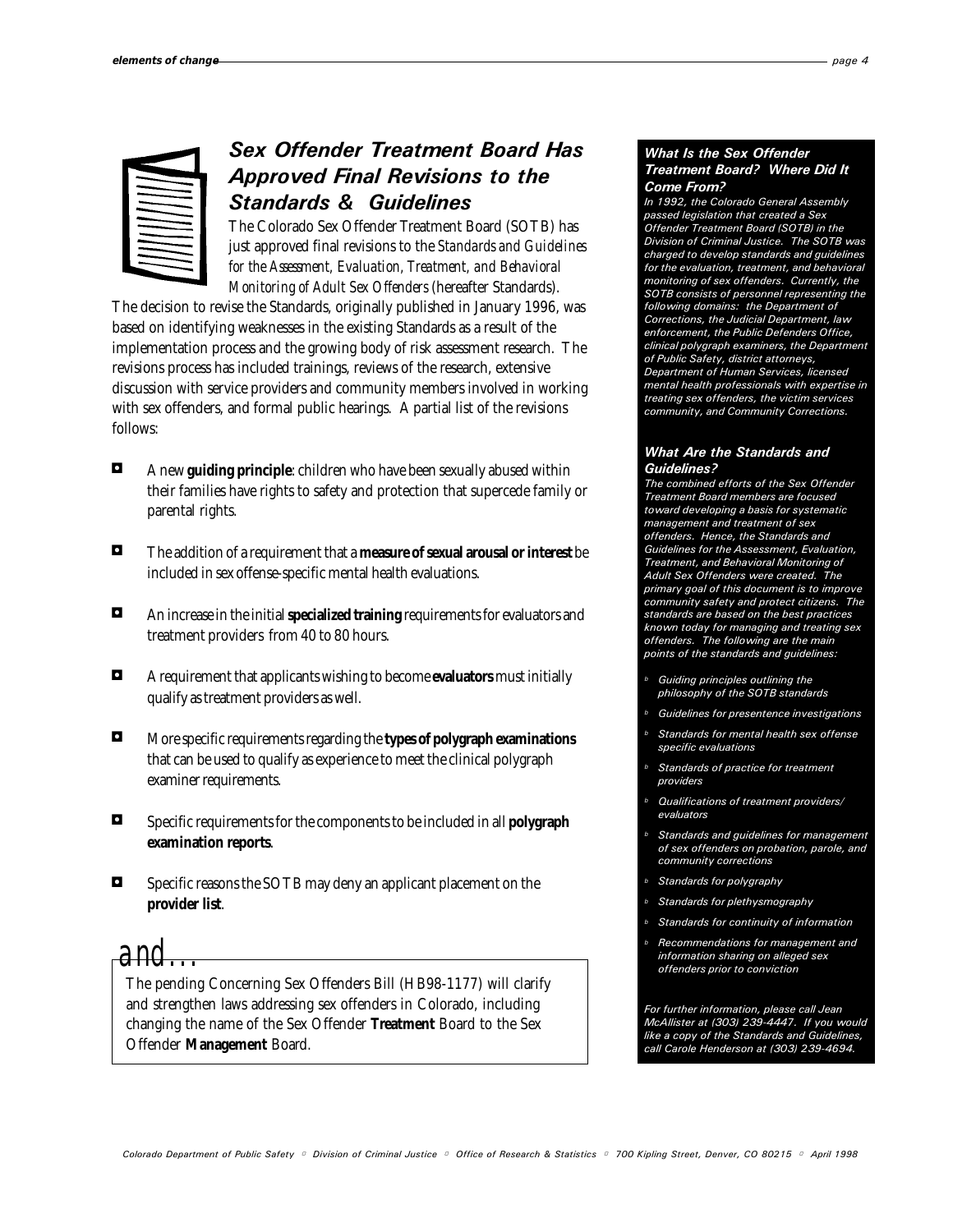## The Polygraph -- A Powerful Tool for the Management & Containment of Sex Offenders

Sex offenders tend to be extremely secretive and reluctant to disclose the full extent of their offending behavior. Sex offenders also tend to commit crimes at very high frequencies. Disarming this volatile mix of behaviors requires specialized and powerful interventions.

One such intervention is the polygraph. In 1973, Stan Abrams, a clinical psychologist and forensic psychophysiologist in Oregon, and his colleague Dr. Ernest Ogard, reported that probationers convicted of burglary, substance abuse, and sex assault were nearly three times **less likely** to reoffend (compared to a control group) when the polygraph was incorporated into the supervision program. Other studies by treatment providers reported an increase in sexual assault disclosures when the polygraph was used. The Office of Research and Statistics is working with the Department of Corrections on a study of polygraph disclosures. Some of the findings to date are presented in the tables below.



Lack of full disclosure by a sex offender can lead to misdiagnosis or underdiagnosis of deviant sexual interests and, consequently, implementation of an inadequate management and containment plan. The polygraph demands full disclosure from a sex offender, achieving greater accountability and more complete risk management information.

#### Multiple Paraphilia/Types of Victim Revealed by Polygraph: Percent of Sample Reporting Participation in These Paraphilia

72.5% of the sex offenders in the sample participated in two or more paraphilia

| Paraphilia/ Target Victim | *Percent<br>of Sample | Paraphilia/ Target Victim | *Percent<br>of Sample |
|---------------------------|-----------------------|---------------------------|-----------------------|
| Male Child                | 24.0%                 | Obscene Phone Calling     | 14.2%                 |
| Female Child              | 62.8%                 | Voyeurism                 | 48.7%                 |
| Male Adult                | 15.9%                 | Exhibitionism             | 23.0%                 |
| Female Adult              | 55.8%                 | Frottage                  | 31.0%                 |
| Theft of Undergarments    | 13.3%                 | Prod./Sale of Pornography | 8.3%                  |

| *Percent<br>of Sample | Paraphilia/ Target Victim | *Percent<br>of Sample |
|-----------------------|---------------------------|-----------------------|
| 24.0%                 | Obscene Phone Calling     | 14.2%                 |
| 62.8%                 | Voyeurism                 | 48.7%                 |
| 15.9%                 | Exhibitionism             | 23.0%                 |
| 55.8%                 | Frottage                  | 31.0%                 |
| 13.3%                 | Prod./Sale of Pornography | 8.3%                  |

Source: Evaluation Report: Integration of Polygraph Testing with Adult Sex Offenders, Colorado

Department of Corrections, Colorado Division of Criminal Justice, February, 1998. \* Since 72.5% of the sample reported two or more paraphilia, numbers do not total 100% (n=108).

For more information, please call Kim English at (303) 239-4442.

### Pending Legislation: Lifetime Supervison for Sex Offenders Will Plea Bargaining Increase with Lifetime Supervision?

A bill currently pending in the Colorado Legislature (HB 981156) proposes lifetime supervision (on probation or parole) for certain sex offenders. Sex offenders meeting the criteria of lifetime supervision (felony 2-4) could be sanctioned with an indefinite risk-based period of supervision (a period extending as long as necessary to remove them as a threat to the community).

Lifetime supervision, if enacted, will have a substantial impact on many areas of the criminal justice system, including increased cost of supervison and increased probation/ parole caseload demands. Another potential area of impact will be plea bargaining. The threat of lifetime supervision as a sanction may change plea bargaining patterns in Colorado.

The Division of Criminal Justice collects court data annually and will be watching for any new trends regarding the charging and conviction of sex offenders. The graphic below reflects the current practices.

#### Sex Offenses: 1995 Charges & Convictions by Felony Class

- Felony 2 charges resulted in no convictions
- $\blacksquare$  Many felony 3 charges were reduced
- $\Box$  Felony 6's misdemeanors, and non-sex offenses appeared only as convictions (27.1%) -- making up 0% of charges

| Felony<br>Class                                                                                          | Charge<br>$(n = 162)$ |           | Conviction<br>$(n = 162)$ |
|----------------------------------------------------------------------------------------------------------|-----------------------|-----------|---------------------------|
| Felony 2                                                                                                 | 4.3%                  | φ         | 0%                        |
| Felony 3                                                                                                 | 67.9%                 | $\varphi$ | 16.7%                     |
| Felony 4                                                                                                 | 26.6%                 | 빼         | 44.5%                     |
| Felony 5                                                                                                 | 1.2%                  | 喇         | 11.7%                     |
| Felony 6                                                                                                 | $0\%$                 | 喇         | 0.6%                      |
| Misd.                                                                                                    | 0%                    | 喇         | 12.3%                     |
| None                                                                                                     | $0\%$                 | 빠         | 14.2%                     |
| Total                                                                                                    | 100.0%                |           | 100.0%                    |
|                                                                                                          |                       |           |                           |
| Source: DCJ 1995 court database.<br>For more information, please call Linda Swolfs<br>at (303) 239-4458. |                       |           |                           |